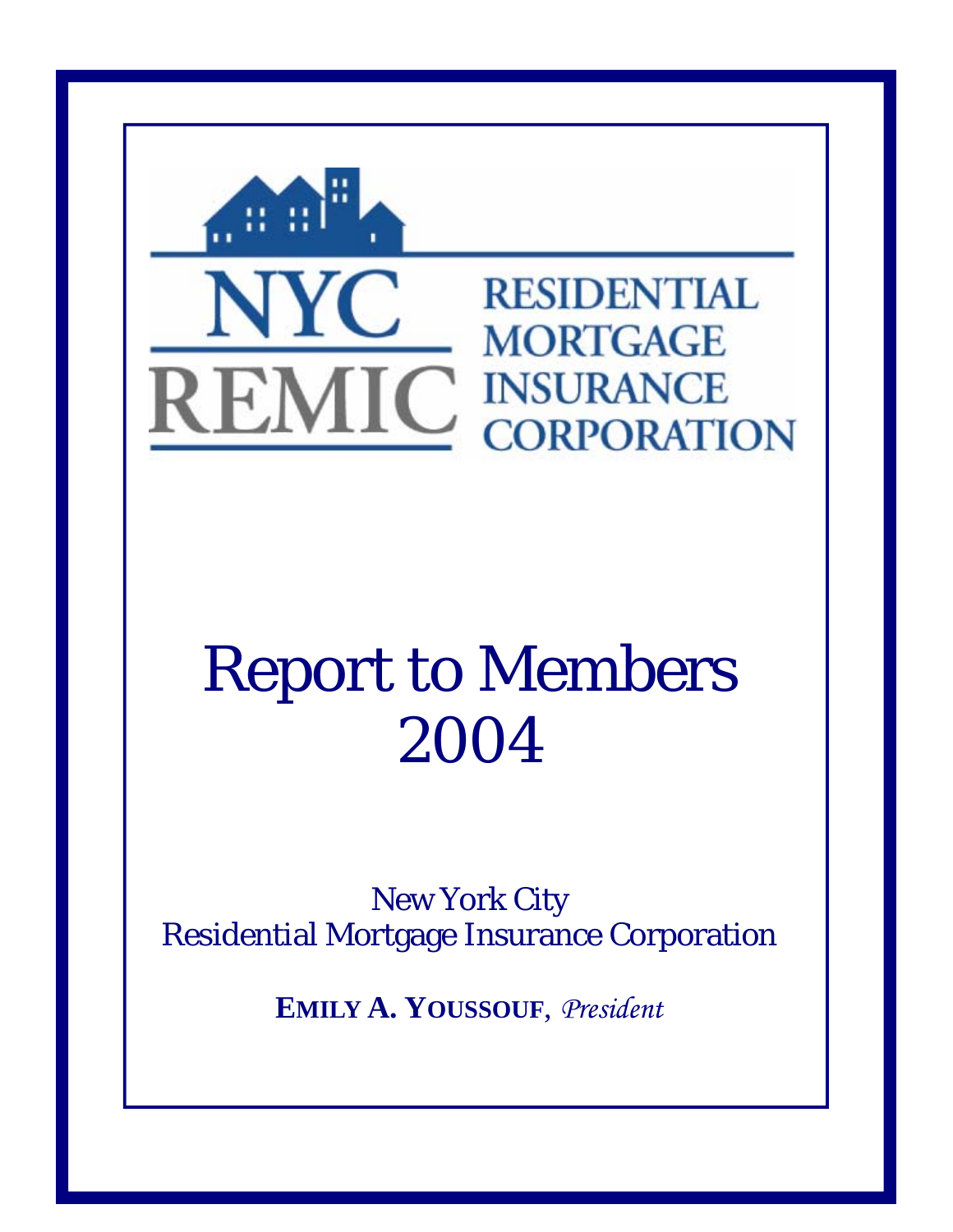

- **DATE:** May 10, 2005
- **TO:** The Chairman and Members
- **FROM:** Emily Youssouf
- **SUBJECT:** Report on Activities of the New York City Residential Mortgage Insurance Corporation for Fiscal Year 2004

Fiscal Year 2004 was a period of transition for REMIC. With the retirement of two long-time employees and the departure of REMIC's Executive Vice President, HDC management restructured the subsidiary and, as a result, all REMIC operations are now conducted by employees of the parent corporation.

These changes have allowed REMIC to continue functioning at an efficient level but, at the same time, have significantly and positively impacted the operating expenses.

Despite the changes REMIC finished the Fiscal Year with a net profit of \$2,377,760.

A summary of Fiscal Year 2004 is attached.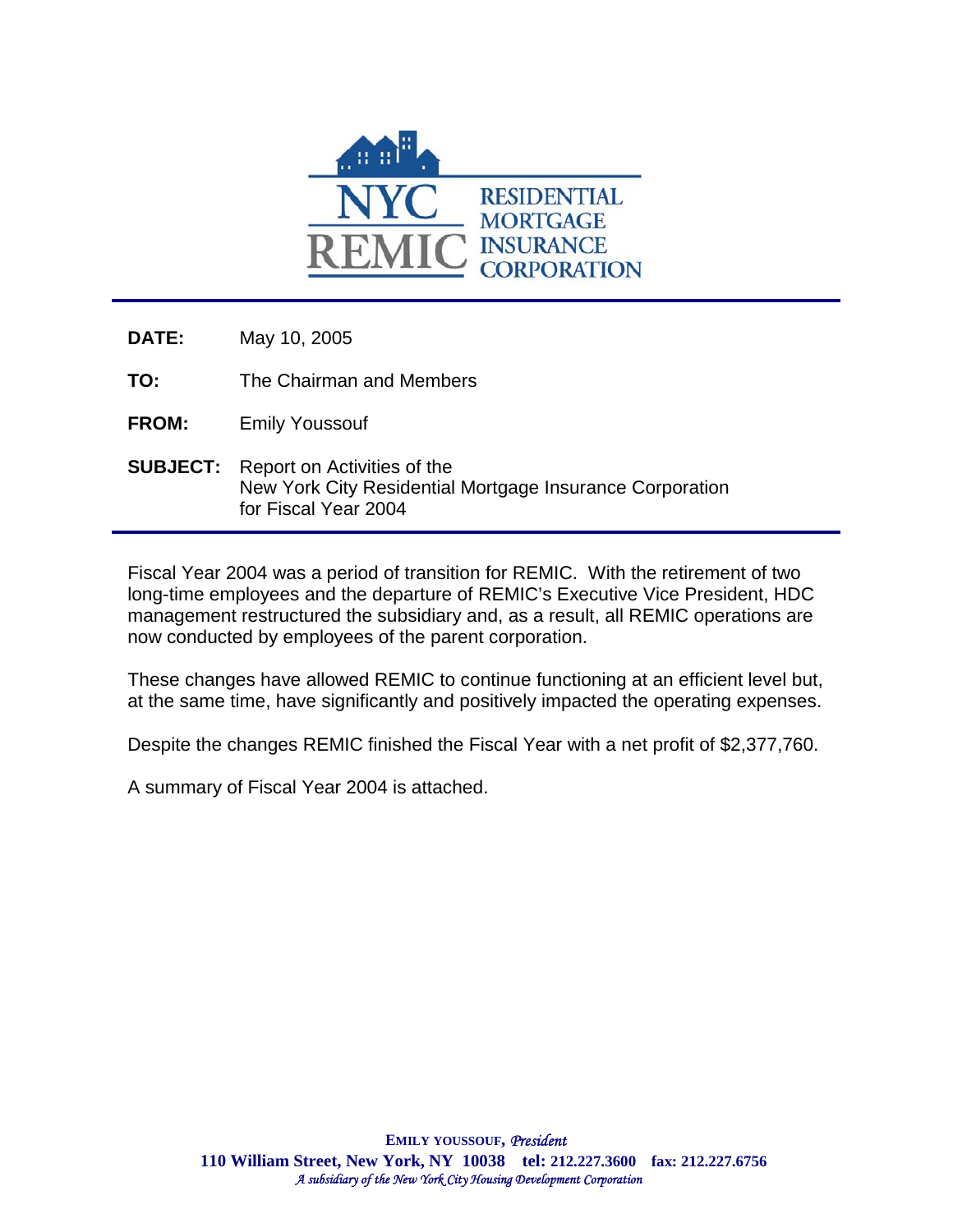## **COMMITMENTS TO INSURE**

During FY 2004 REMIC issued eleven Commitments to Insure with a mortgage amount of \$12,284,646 with 329 units.

| <b>ADDRESS</b>                                    | <b>LENDER</b> | <b>MORTGAGE AMOUNT</b> | <b>UNITS</b> |
|---------------------------------------------------|---------------|------------------------|--------------|
| <b>Bronx</b>                                      |               |                        |              |
| 912 East 178 <sup>th</sup> Street                 | Chase         | \$1,880,000            | 79           |
| 3800 Putnam Avenue                                | <b>HDC</b>    | \$4,310,000            | 44           |
| 2172 Anthony Avenue                               | <b>CPC</b>    | 410,000<br>\$          | 22           |
| 1490-1530 Jesup Avenue                            | <b>CPC</b>    | \$550,000              | 65           |
| <u>Brooklyn</u>                                   |               |                        |              |
| 281 Bainbridge Street                             | <b>CPC</b>    | 260,000<br>\$          | 8            |
| 1984 Fulton Street                                | <b>NHS</b>    | 339,000<br>\$          | 6            |
| <b>Manhattan</b>                                  |               |                        |              |
| 2524-26 Adam Clayton<br>Powell Blvd.              | <b>CPC</b>    | \$1,065,000            | 20           |
| 206-12 East 4 <sup>th</sup> St.                   | Chase         | 630,231<br>\$          | 15           |
| 2093 Amsterdam Ave.                               | <b>CPC</b>    | 226,084<br>\$          | 18           |
| 107-109, 111-113<br>West 137 <sup>th</sup> Street | Chase         | \$1,887,581            | 49           |
| 2071 Adam Clayton<br>Powell Blvd.                 | Carver        | \$<br>726,750          | 3            |

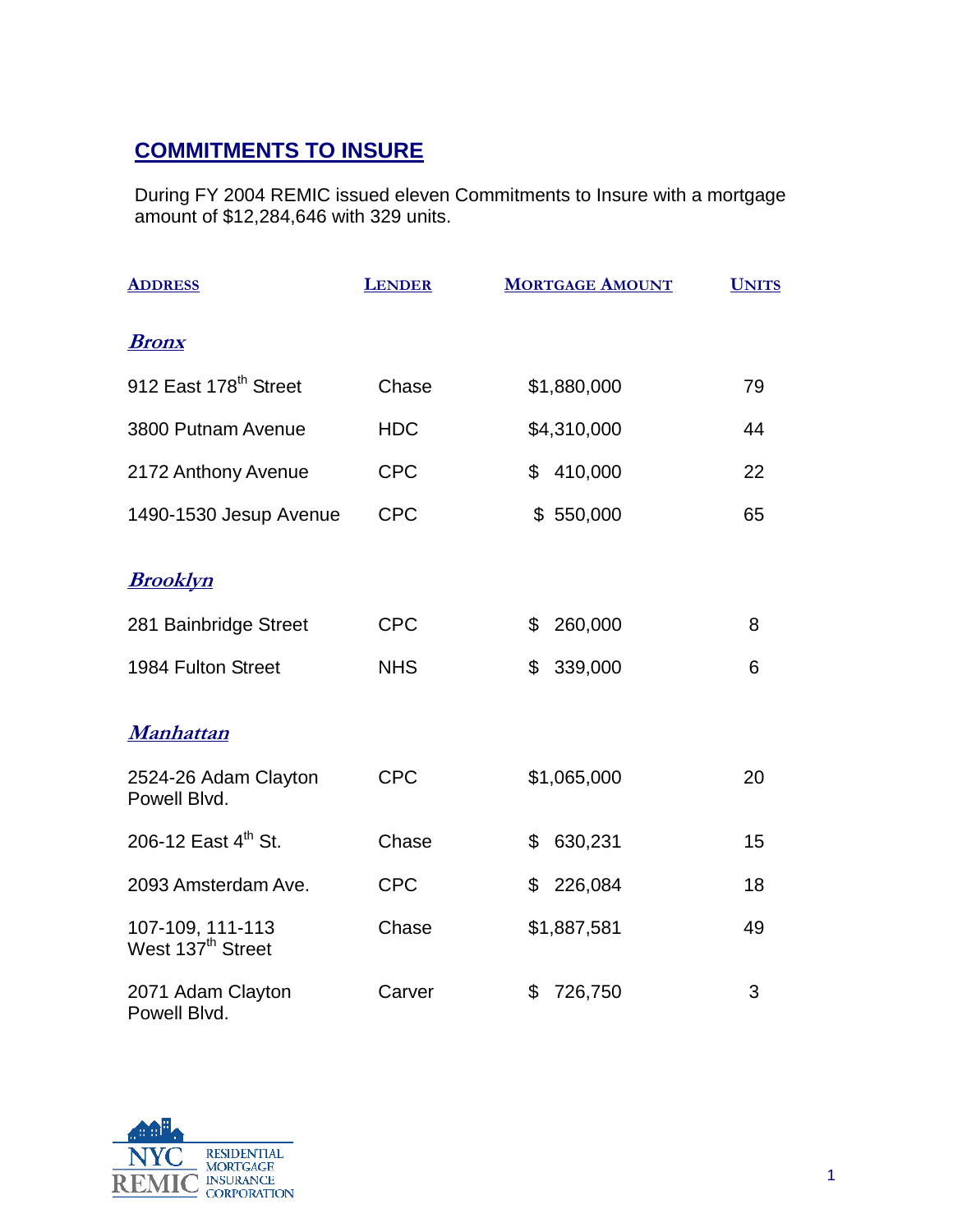# **MORTGAGES INSURED**

During FY 2004 REMIC insured 10 mortgages with a mortgage amount of \$41,725,750 with 480 units.

| <b>ADDRESS</b>                            | <b>MORTGAGE AMOUNT</b> |              | <b>NUMBER OF UNITS</b> |  |
|-------------------------------------------|------------------------|--------------|------------------------|--|
| <u>Brooklyn</u>                           |                        |              |                        |  |
| 361 Clifton Place                         | \$                     | 275,000      | 11                     |  |
| 604 Bradford Street                       | $\frac{1}{2}$          | 559,750      | 18                     |  |
| 893-895 Pacific Street                    |                        | \$1,490,000  | 16                     |  |
| 1061-1099 East 73rd Street                |                        | \$9,190,000  | 72                     |  |
| <u>Manhattan</u>                          |                        |              |                        |  |
| 646 Ninth Avenue                          | $\mathbb{S}$           | 325,000      | 18                     |  |
| 235-247 East 105 <sup>th</sup> Street     |                        | \$3,800,000  | 48                     |  |
| 306-308 & 317 W. 114 <sup>th</sup> Street | $\mathfrak{S}$         | 350,000      | 35                     |  |
| 265 West 123rd Street                     | $\frac{1}{2}$          | 206,000      | 75                     |  |
| 279 West 117 <sup>th</sup> Street         |                        | \$18,770,000 | 138                    |  |
| <b>Queens</b>                             |                        |              |                        |  |
| 141-24 84 <sup>th</sup> Drive             | \$                     | 6,760,000    | 49                     |  |

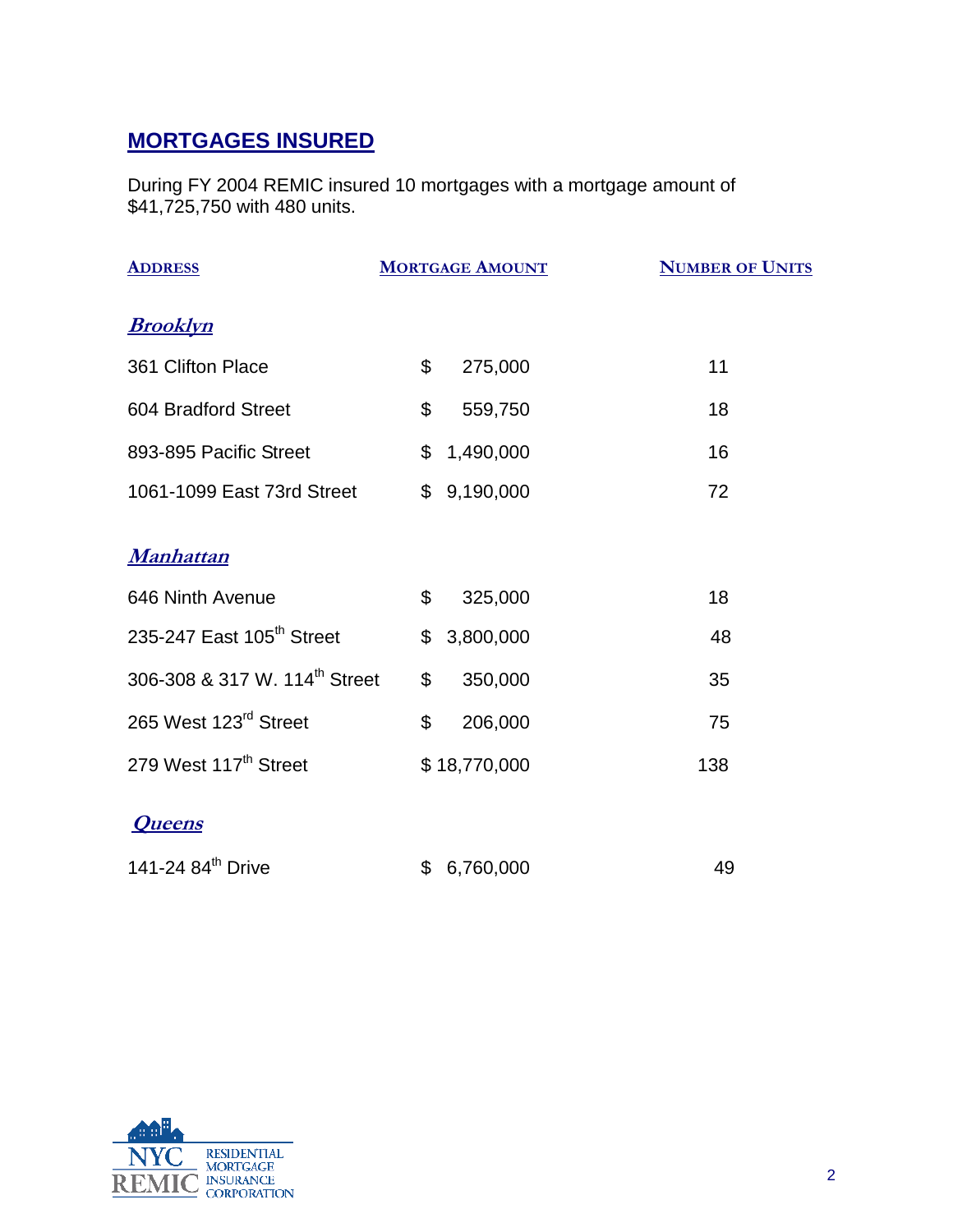# **RATING AGENCIES**

Both Standard and Poor's and Fitch Investor Services continue to maintain REMIC's financial ratings. Standard and Poor's currently rates the Corporation "AA" and Fitch rating remains at "AA-".

#### **CLAIMS PAID**

During Fiscal Year 2004 REMIC there were no insurance claims paid on either "Old REMIC" or "New REMIC" properties. The total amount of claims paid since 1973 remains at \$598,291 for 11 claims.

## **"OLD" REMIC PROPERTIES**

As of October 31, 2004 Old REMIC had in its portfolio insured mortgages for twentyseven properties with a total of 679 units. The current aggregate balance of these insured mortgages is \$2,657,311 with REMIC insurance in effect of \$1,746,087.

## **"NEW" REMIC PROPERTIES**

As of October 31, 2004 REMIC had in its portfolio insured mortgages for 126 properties with 4,690 units. The current aggregate mortgage balance of these insured mortgages is \$238,855,321 with REMIC insurance in effect of \$75,162,137.

## **INSURANCE CAPACITY**

Taking into consideration the funds that, by statute, still must be maintained for the insurance entered into by the "Old" REMIC and the reserves set aside to cover the insurance commitment and contracts into which "New" REMIC has entered, the Corporation entered Fiscal Year 2005 with the ability to take on an additional \$47.2 million of insurance risk.

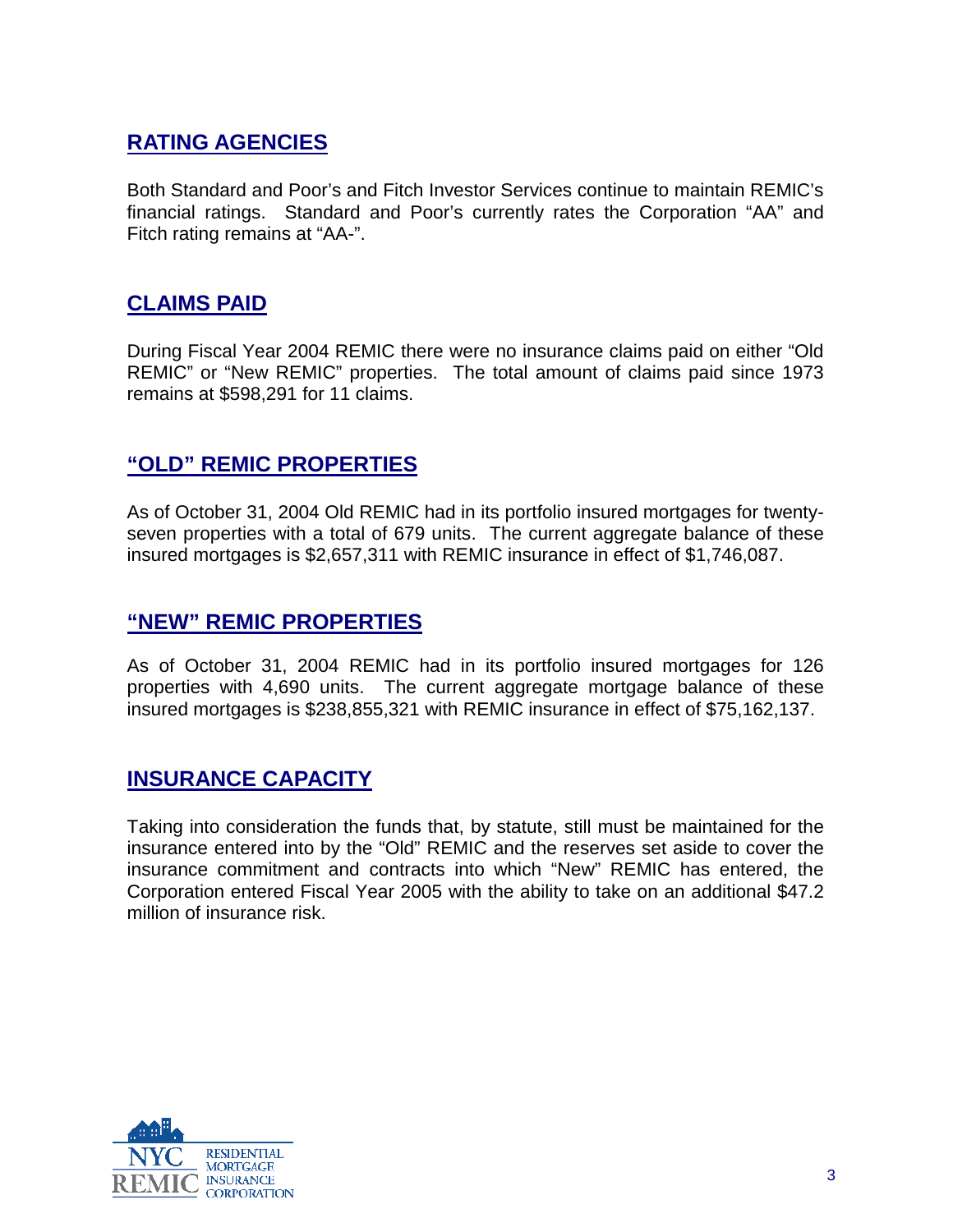# **FUND BALANCE**

At the close of fiscal year 2004 REMIC had an amortized fund balance of \$44,311,843.54 (audited) in four accounts as follows:

| <b>FUND</b>                                  | <b>RESTRICTED</b>             | <b>UNRESTRICTED</b> | <b>TOTAL</b>                    |
|----------------------------------------------|-------------------------------|---------------------|---------------------------------|
| <b>Number and Name</b>                       | <b>FUND</b><br><b>BALANCE</b> | <b>FUND BALANCE</b> | <b>BALANCE</b>                  |
| 025 - Mortgage Insurance Fund                | \$1,746,938.00                |                     | $$3,004,171.12$ $$4,751,109.12$ |
| 026 - Housing Insurance Fund                 | \$26,929,194.80               |                     | \$195,927.79 \$27,125,122.59    |
| 027 - Premium Reserve Fund                   | \$0.00                        |                     | \$1,502,007.44 \$1,502,007.44   |
| 036 - Operating Account                      | \$0.00                        |                     | \$9,344,242.72 \$9,344,242.72   |
| 055 - Petty Cash                             | \$0.00                        | \$200.00            | \$200.00]                       |
| 036 - Cumulative Unrealized Gains/<br>Losses | \$1,589,161.67                | \$0.00              | \$1,589,161.67                  |
| (FMV Adjustment of Investments)              |                               |                     |                                 |
|                                              | \$30,265,294.47               |                     | \$14,046,549.07 \$44,311,843.54 |

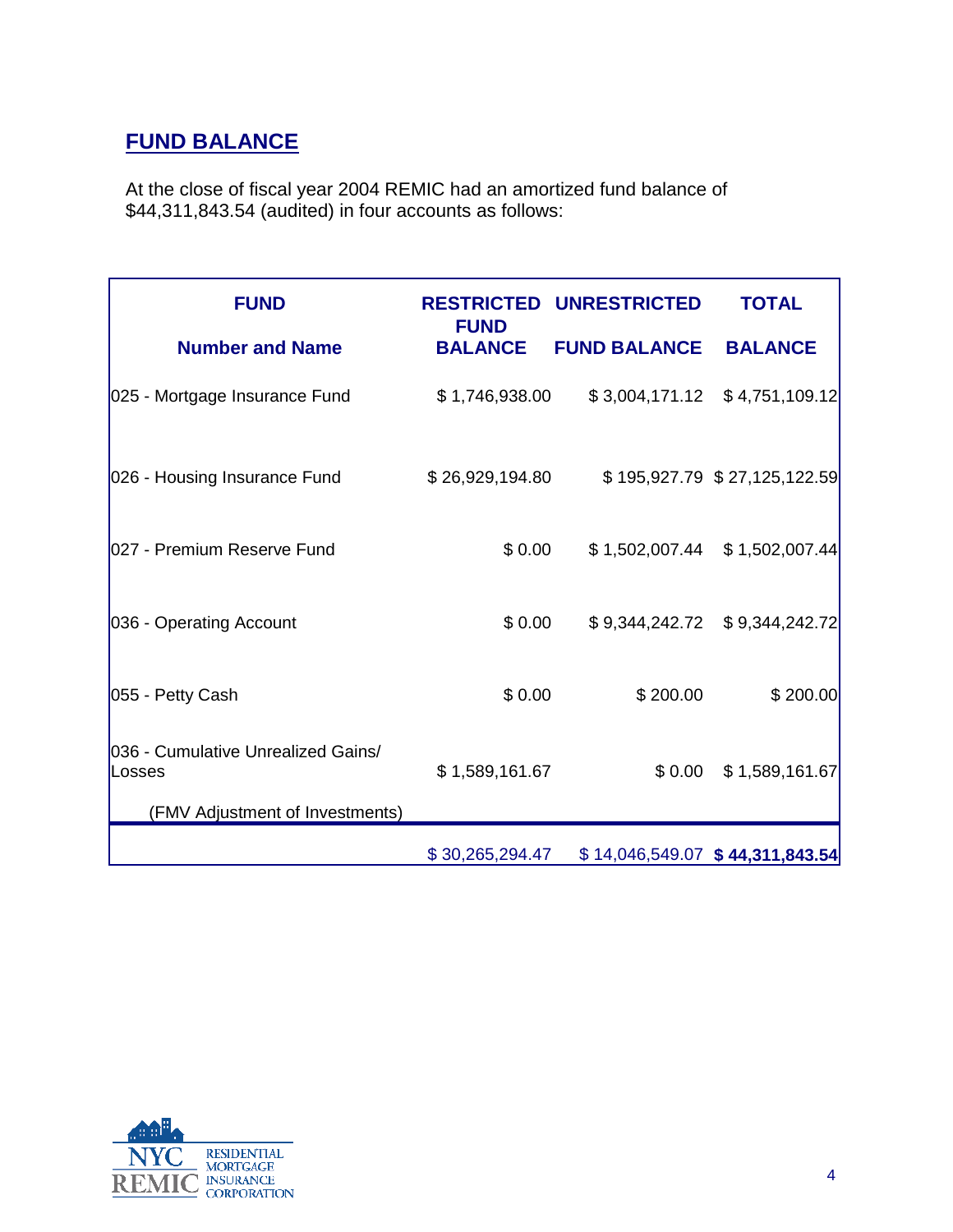## **INVESTMENT SUMMARY**

As of October 31, 2004, REMIC reserves were invested in securities of Fannie Mae, the Federal Home Loan Bank, Money Market Accounts, Repurchase Agreements and U. S. Treasury Notes as described in the chart below.

| <b>Amount</b> | <b>Provider</b>                               | <b>Interest Rate</b><br>(%) | <b>Maturity Date</b> | <b>First Call Date</b> |
|---------------|-----------------------------------------------|-----------------------------|----------------------|------------------------|
| \$5,000,000   | <b>Federal Home</b><br>Loan Bank              | 7.56                        | February 18, 2020    | February 18, 2010      |
| \$1,200,000   | <b>Federal Home</b><br>Loan Bank              | 4.5                         | July 23, 2015        | July 23, 2004          |
| \$2,405,000   | <b>Federal Home</b><br>Loan Mortgage          | 5.75                        | January 30, 2019     | July 30, 2004          |
| \$3,400,000   | <b>Fannie Mae</b><br><b>Medium Term Notes</b> | 5.52                        | August 6, 2018       | February 6, 2004       |
| \$400,000     | <b>Fannie Mae</b><br><b>Medium Term Notes</b> | 6                           | February 26, 2024    | August 26, 2004        |
| \$3,000,000   | <b>Fannie Mae</b><br><b>Medium Term Notes</b> | 6.05                        | May 3, 2019          | August 3, 2004         |
| \$3,200,000   | <b>Fannie Mae</b><br><b>Medium Term Notes</b> | 6.25                        | May 24, 2019         | December 4, 2004       |
| \$10,000,000  | <b>Fannie Mae</b><br><b>Medium Term Notes</b> | 7.23                        | November 17, 2014    | November 17, 2004      |
| \$11,500,000  | Fannie Mae<br>Medium Term Notes               | 7.27                        | December 8, 2014     | December 8, 2006       |
| \$955,793     | <b>Money Market</b>                           | 1.7                         | October 31,2006      |                        |
| \$58,000      | Repurchase<br>Agreement                       | 1.78                        | November 1, 2004     |                        |
| \$531,000     | U.S. Treasury Note                            | 2.125                       | October 31, 2004     |                        |

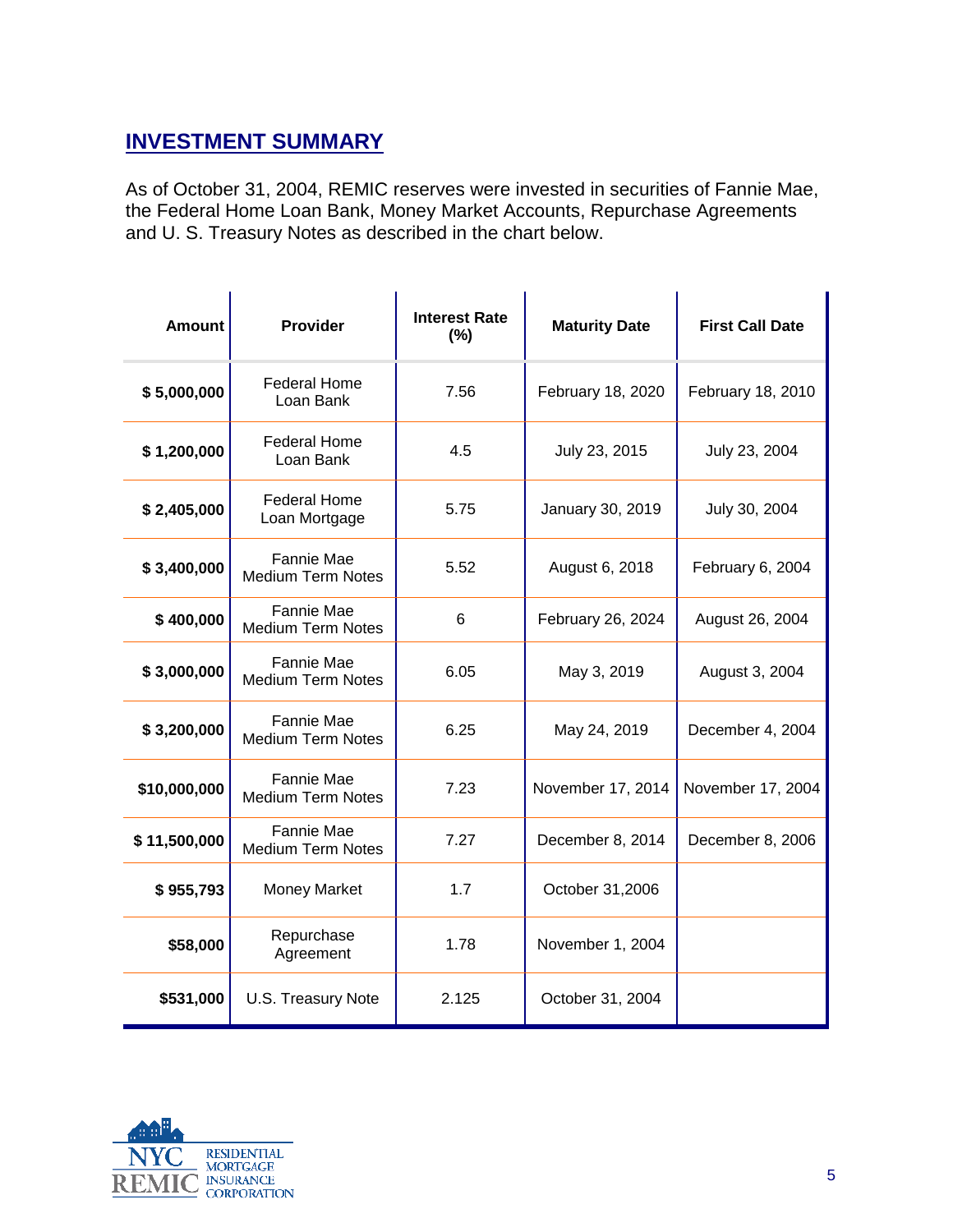# **REVENUES AND EXPENSES**

The following is a review of REMIC's revenue and expenses for Fiscal Year 2004 with an explanation of each budget category.

|                                         | <b>ACTUAL 2003/04</b> |
|-----------------------------------------|-----------------------|
| <b>REVENUES</b>                         |                       |
| <b>INSURANCE PREMIUMS &amp; FEES</b>    | \$774,415.20          |
| <b>INVESTMENT INCOME</b>                | \$1,898,042.51        |
|                                         | \$2,672,457.71        |
| <u>EXPENSES</u>                         |                       |
| <b>SALARIES &amp; RELATED EXPENSES:</b> |                       |
| <b>WAGES</b>                            | \$82,296.97           |
| <b>FRINGE BENEFITS</b>                  | \$17,100.17           |
|                                         | \$99,397.14           |
| <b>CONTRACT SERVICES:</b>               |                       |
| <b>RATING AGENCY FEES</b>               | \$20,000.02           |
|                                         | \$20,000.02           |
| <b>OTHER EXPENSES:</b>                  |                       |
| <b>RENT AND UTILITIES</b>               | \$25,000.02           |
| PRINTING AND PHOTOGRAPHY                | \$284.50              |
| <b>MESSENGER SERVICE</b>                | \$15.84               |
|                                         | \$25,300.36           |
| <b>REIMBURSEMENT OF HDC OVERHEAD:</b>   | \$150,000.00          |
| <b>INSURANCE CLAIMS</b>                 | 0.00                  |
| <b>TOTAL EXPENSES</b>                   | \$294,697.52          |
| <b>EXCESS OF REVENUES OVER EXPENSES</b> | 2,377,760.19          |

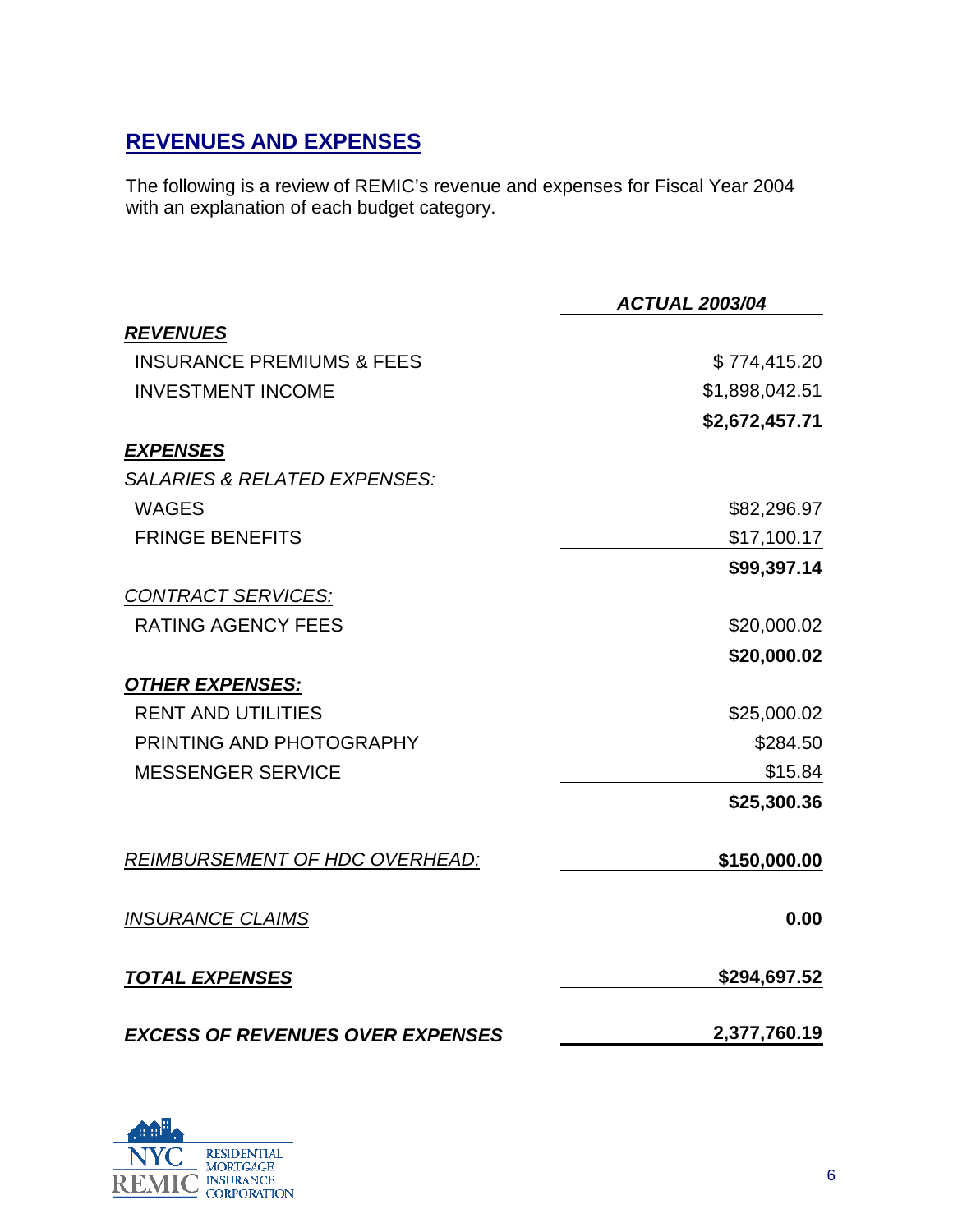## **REVENUES AND EXPENSES**

The following is a review of REMIC's revenue and expenses for Fiscal Year 2004 with an explanation of each budget category.

## *REVENUES*

• Insurance Premiums and Fees:

This represents the premiums and fees collected for the mortgage insurance issued by the Corporation.

• Investment Income:

This is monies obtained as a result of the investments made by the Corporation.

## *EXPENSES*

Salaries and Related Expenses:

Wages were for four staff members. This number reflects payment for part of the year since two employees retired during FY 2004 and two became members of HDC's staff.

Fringe Benefits included sufficient funds to cover premiums for Health Insurance, Life Insurance, Disability Insurance and Vision Insurance. This line also includes funds for contributions that were made to the employees' Tax Sheltered Annuity Plan and for the required employer contributions to the New York City Employees Retirement System, FICA, Medicare, Unemployment Insurance, Workers' Compensation.

• Contract Services:

Rating Agency Fees were paid to Fitch while Standard and Poor's fees are included in annual charges to HDC.